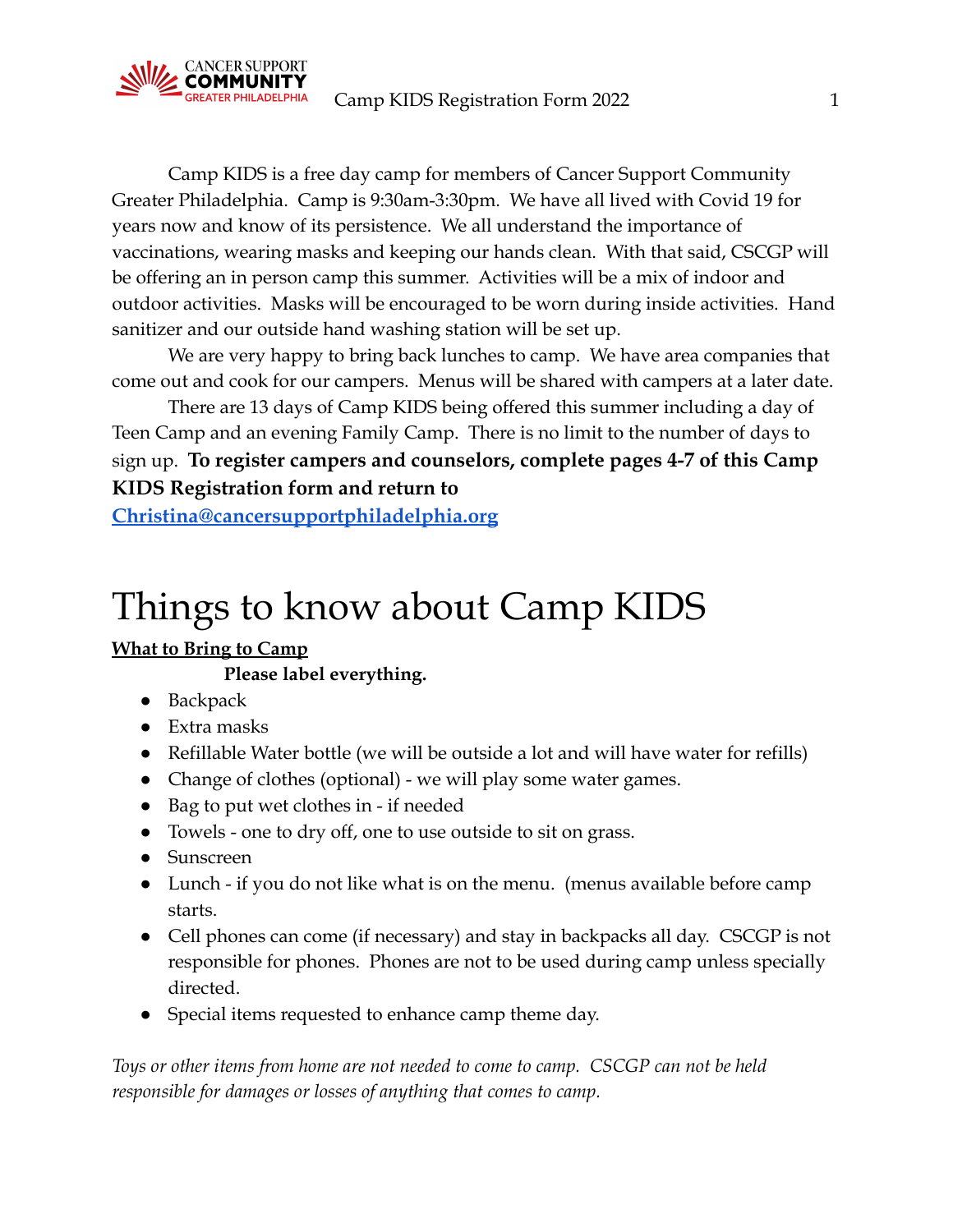

# **Health Safety Procedures**

Please review the chart below to determine if your child should attend camp each day.



If your child should not attend camp, please alert Christina ASAP. Exposure risk to others at camp will need to be assessed.

# **Personal Hygiene**

Counselors will remind campers to wash hands or to use hand sanitizer throughout the day, including before and after lunch.

# **Dress**

Campers can wear shorts and t-shirts to camp. Sneakers are also encouraged. Please no flip flops or open toed shoes.

# **Social Distancing**

Campers and Counselors will use their own beach towels laid out on the ground to represent personal space.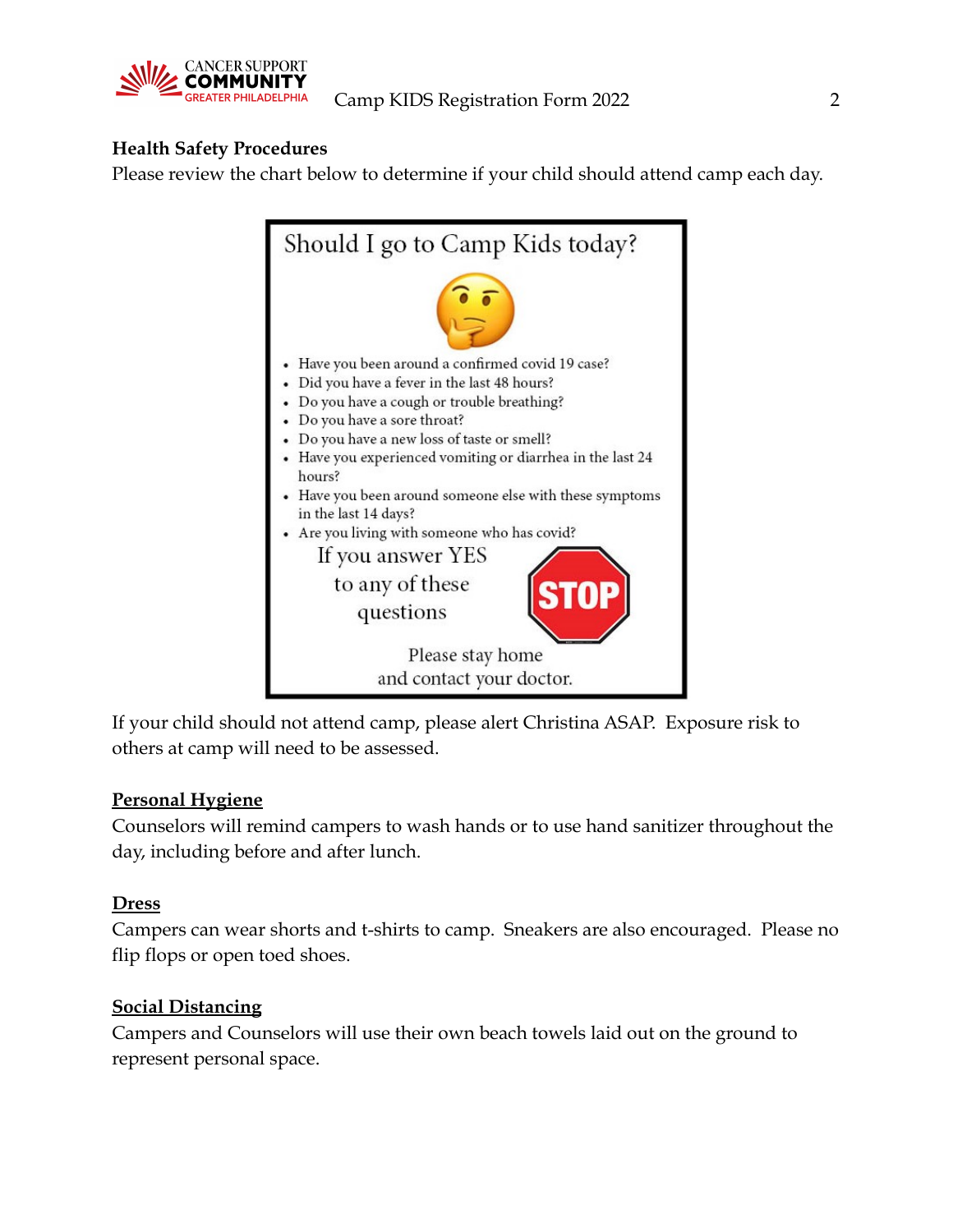

#### **Sunscreen**

Please use sunscreen prior to camp arrival. Counselors will encourage campers to reapply after lunch or heavy water activities.

# **Absence**

Please email Christina before camp if your child is not attending camp that day. Please indicate if it's due to illness.

# **Morning Check In**

Drop off for Camp KIDS begins at 9:30am. A car line can form in front of Noogieland. A counselor will meet you for check in.

# **Pick up Procedure**

Camp KIDS ends at **3:30pm**. Parents are asked to park in the parking lot and sign their child out. Only designated persons may sign their child out. Please be sure to take all belongings home. Please be sure to come on time. Our counselors need as much time as possible to clean, sanitize and set up for the next day. To reduce exposure, we ask that parents not enter the buildings unless necessary.

# **Camp Photos and Social Media**

CSCGP will take photos and videos of all the campers and counselors during camp that will be used for CSCGP promotion on social media or other outlets. These photos will remain the property of CSCGP and will not be provided to other users or sold for profit.

If at any time, you have a concern or a worry, please do not hesitate to contact CSCGP. Our goal is for your child to have a fun day at camp. If there is an issue, we want to tackle it right away.

# **Contact Information**

Christina Wise, MA, GC-C, GCCA-C Children & Teens Program Manager 200 Kirk Road Warminster, PA 18974 [christina@cancersupportphiladelphia.org](mailto:christina@cancersupportphiladelphia.org) (215) 441-3290 ext 115 (215)-441-3295 Fax [www.cancersupportphiladelphia.org](http://www.cancersupportphiladelphia.org/)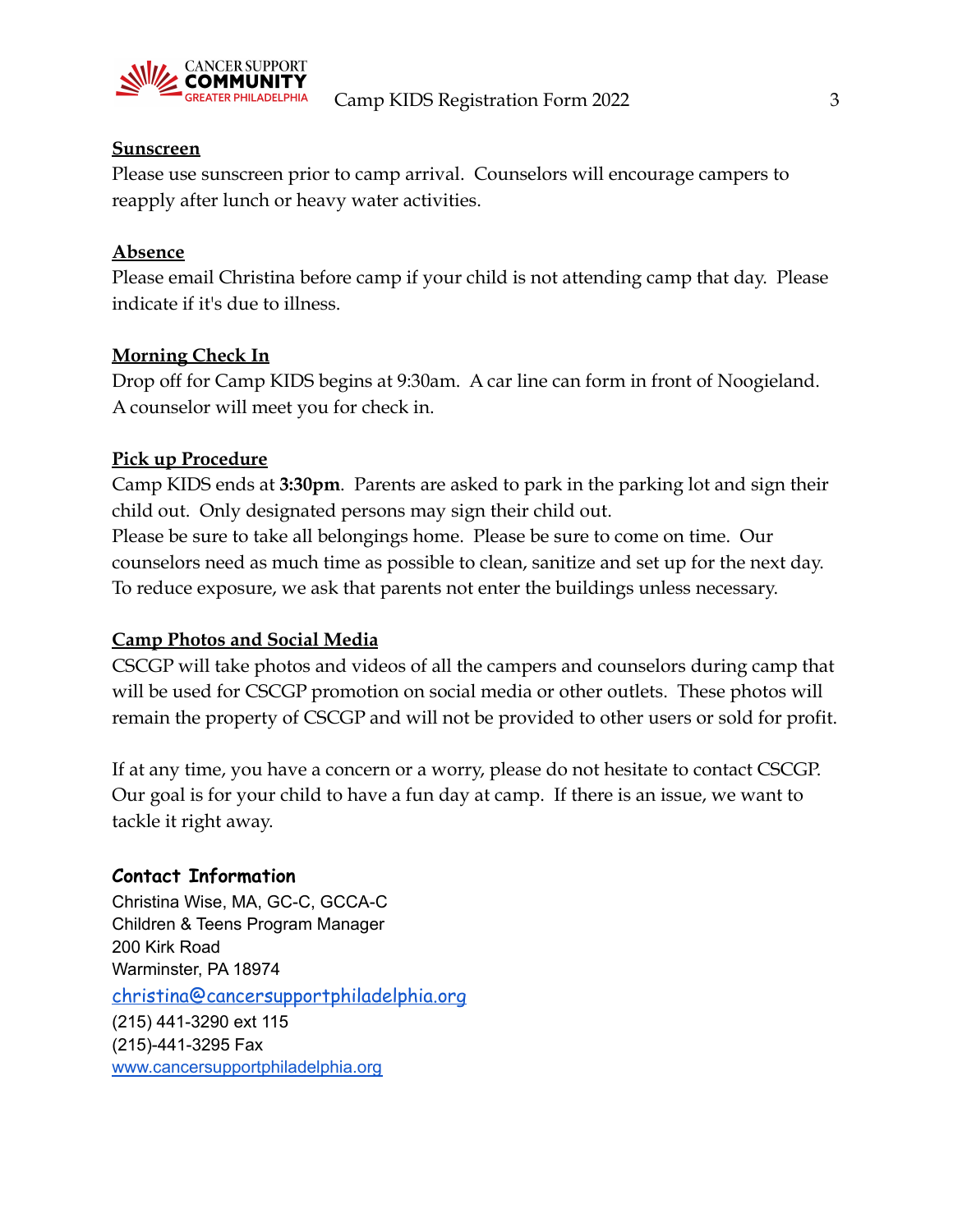

| Name                                                                               |
|------------------------------------------------------------------------------------|
| Circle: Camper 4-12 yrs old or Junior Counselor 13+ yrs old                        |
| Grade completed __________ Age _______ T-Shirt Size: S M L XL Youth or Adult       |
| Email Address                                                                      |
|                                                                                    |
| Best $#$                                                                           |
|                                                                                    |
|                                                                                    |
| If primary contacts can't be reached, please provide an additional contact person. |
|                                                                                    |
|                                                                                    |

List all allergies (food, medicines, other.)

If your child requires a special diet, please explain: Note that CSCGP may not be able to accommodate special diets. Please discuss it with a staff member.

Please provide medical information pertinent to routine care and emergencies:

Is your child taking prescription or over the counter medication(s)? YES NO Please note that CSCGP staff/volunteers cannot administer any type of medicine. If yes, indicate names of medication(s):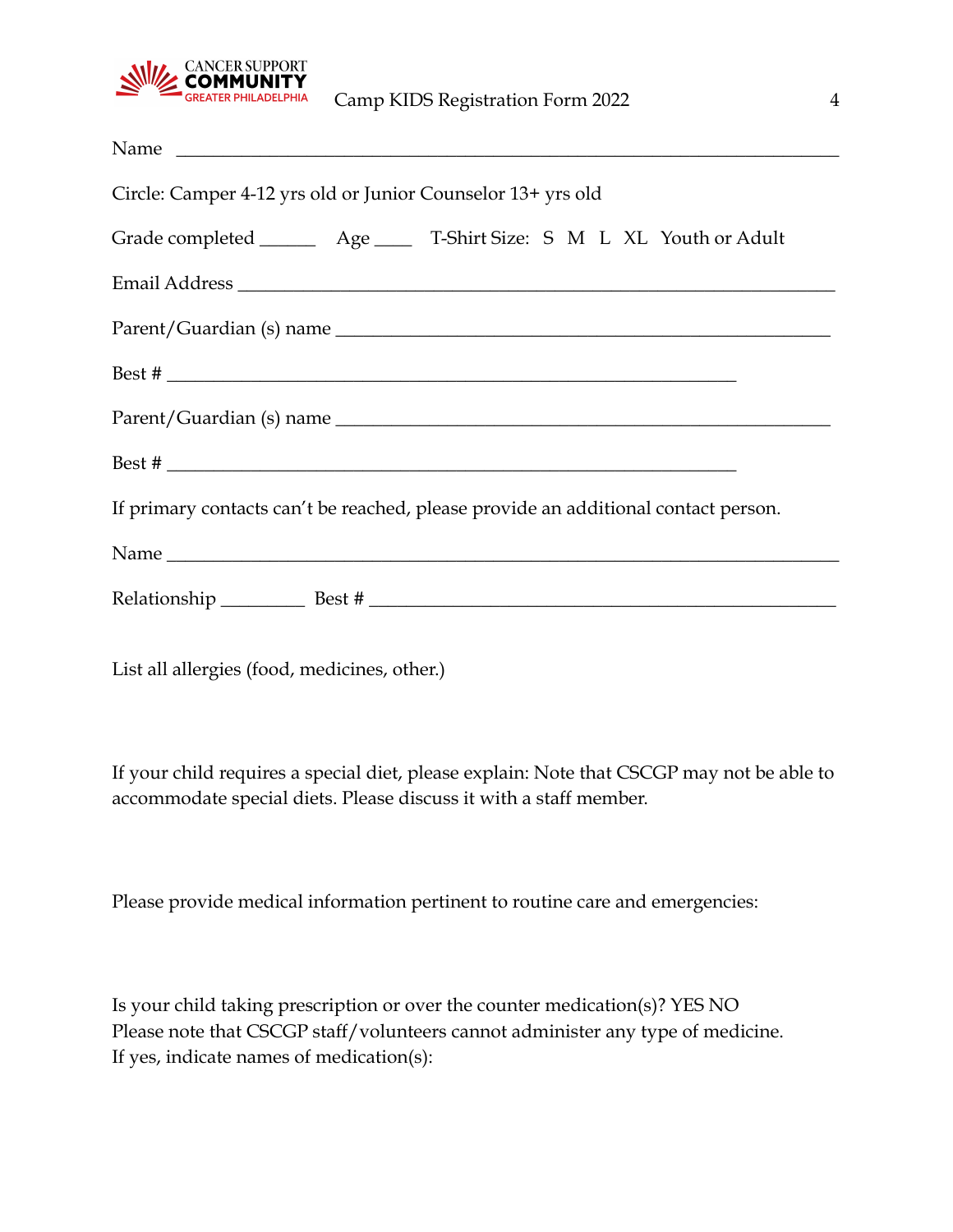

Does your child have special needs or require special accommodations? YES NO If yes, please explain:

Note that due to our limitations CSCGP may not be able to accommodate all needs and may require assistance. Please discuss it with a staff member.

Is there anything else that Camp KIDS staff should know about your child?

Please read each statement below & initial each item.

\_\_\_\_\_ While CSCGP works to remain informed, it is your responsibility to understand what protocols and updates are important to you and your family. Attending in-person events at CSCGP is a family decision that should be made after careful consideration of the risks, current conditions in our community, and other factors you deem relevant and important. The decision whether to send your child to Camp KIDS is voluntary. Everyone on site at CSCGP is expected to follow our policies and protocols set forth in this handbook. However, CSCGP cannot guarantee, even with the precautions provided, that you or your child will not be exposed to COVID-19 as a result of in-person programming at CSCGP. Accordingly, if you choose attend in-person programming, you are acknowledging the contagious nature of COVID-19 and are voluntarily assuming the risk that you and/or your child may be exposed to or infected by COVID-19 by attending Camp and participating in Camp activities, and that such exposure or infection may result in illness and/or complications from it. Furthermore, you understand and acknowledge the risk that exposure or infection may result from actions, omissions, or negligence on your behalf or on behalf of others, including other CSCGP families, volunteers, employees, or third parties. As such, by enrolling in Camp, you and your child agree to abide by all health and safety protocols put into place by CSCGP and you assume the risk that you, your child or others may fail to abide by the best practices relating to COVID -19.

\_\_\_\_\_\_I give permission for CSCGP to use photographs and videos taken of my child for the general promotion of CSCGP on social media or other outlets. These photos will remain the property of CSCGP and will not be provided to other users or sold for profit. I understand that I have voluntarily allowed photographs and video to be taken, and that I will receive no payment.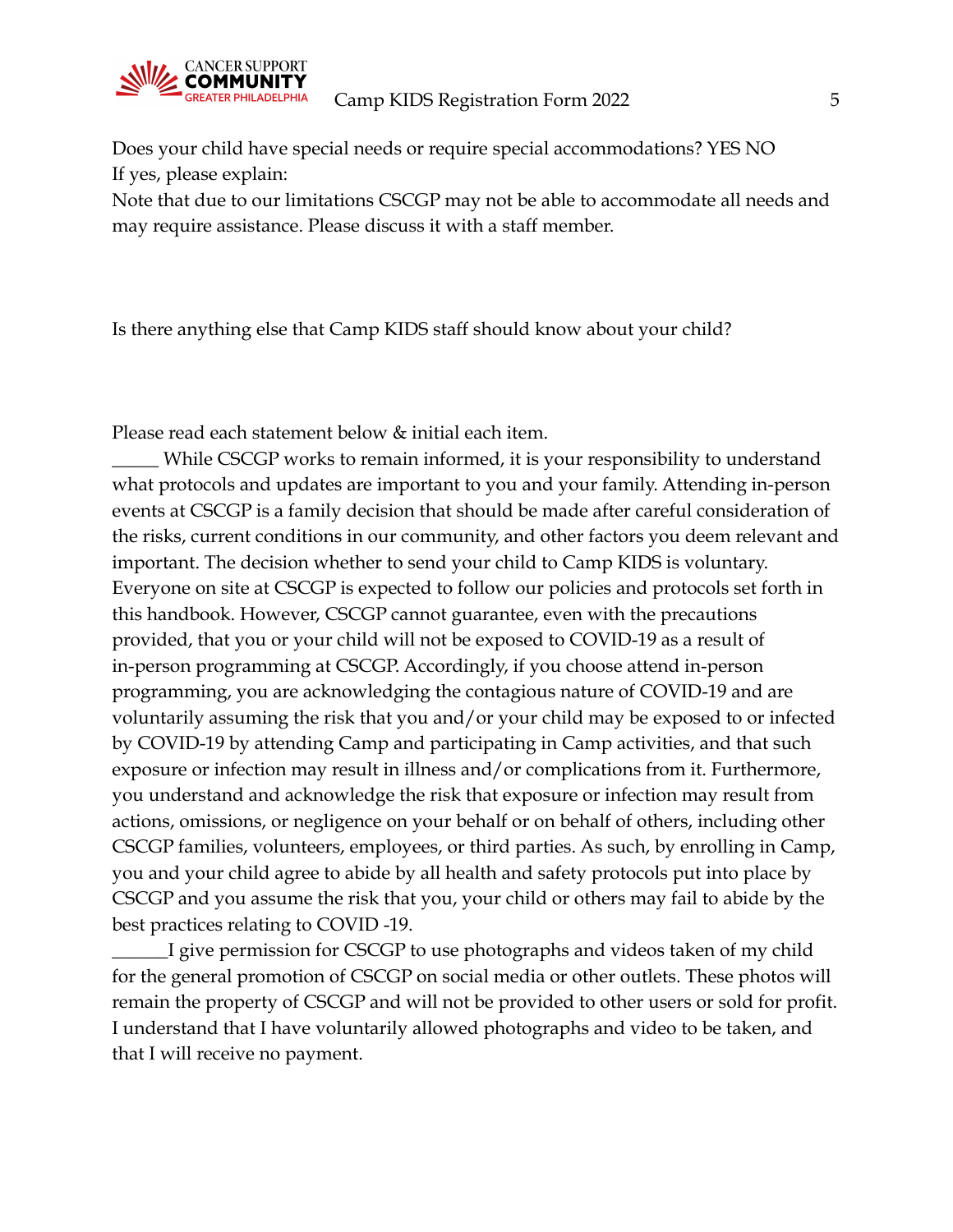

\_\_\_\_\_\_ I have been advised to consult my child's physician before having him/her participating in any physical activities and to follow the physician's advice with respect to such activities.

\_\_\_\_\_ CSCGP will provide a morning snack, lunch and an afternoon snack. CSCGP is not responsible for any reactions to food.

If my child requires a special diet, I agree to provide all snacks and lunch for my child as discussed with a CSCGP staff member.

I release CSCGP of any and all liability for any injury or damages resulting from or incurred in connection with my child's participation in any recreational and/or physical program except to the extent that such injury or damages are caused by gross negligence on the part of CSCGP, and I agree to indemnify and hold CSCGP harmless with respect to any claim rising from any intentional or negligent conduct on my child's part.

\_\_\_\_\_\_ I give permission for the camp counselors to apply First Aid Cream or Neosporin and a band-aid to simple cuts and scrapes.

\_\_\_\_\_\_ If my child requires special medicine (such as those needed for asthma or bee stings as examples), I will discuss the medicine with a staff member to determine if my presence is required to be on the property at all times. Please note that CSCGP cannot administer medicine or use medical devices including EpiPens. CSCGP is not responsible for reactions to any medicine.

In the event of a life-threatening emergency, I am aware that the staff of CSCGP will call 911 for transport to either Abington Hospital or Doylestown Hospital.

\_\_\_\_\_ If my child will be late, need to miss camp or needs to leave early, I will email Christina before the start of camp.

At 9:30am drop off, I will inform the counselor of any special instructions which may include changes to my contact information in case of an emergency and who will be picking the child up that day.

\_\_\_\_\_ I agree to pick my child up at 3:30pm and sign him/her out.

I have noted that masks must be worn while at CSCGP.

My signature and initials on this form represent my agreement to the above. Any questions or concerns I have resolved with the CSCGP Staff.

\_\_\_\_\_\_\_\_\_\_\_\_\_\_\_\_\_\_\_\_\_\_\_\_\_\_\_\_\_\_\_\_\_\_\_\_\_\_\_\_\_\_\_\_ \_\_\_\_\_\_\_\_\_

Parent/Guardian Signature Date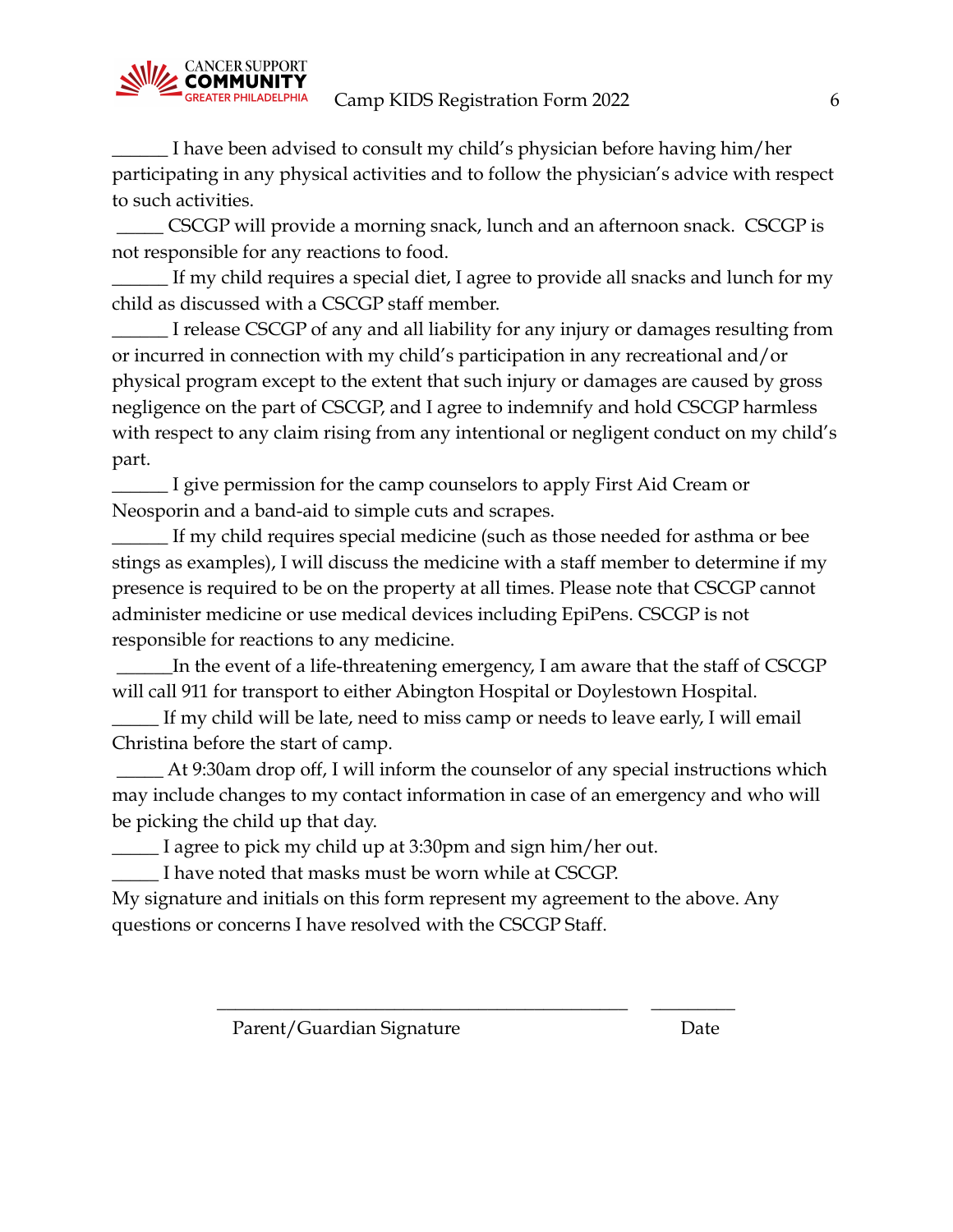

# **Please circle all dates you are planning to attend.** Camp is 9:30-3:30

- 1. Monday, June 20
- 2. Tuesday, June 21
- 3. Monday, June 27
- 4. Tuesday, June 28
- 5. Wednesday, June 29
- 6. Monday, July 11
- 7. Tuesday, July 12
- 8. Wednesday, July 13
- 9. Monday, July 18
- 10. Tuesday, July 19
- 11. Monday, July 25
- 12. Tuesday, July 26 = TEEN CAMP for kids 13+
- 13. Wednesday, July 27 = Family Camp 5 8 more information coming soon

*Look for some extra fun summer special activities too!*